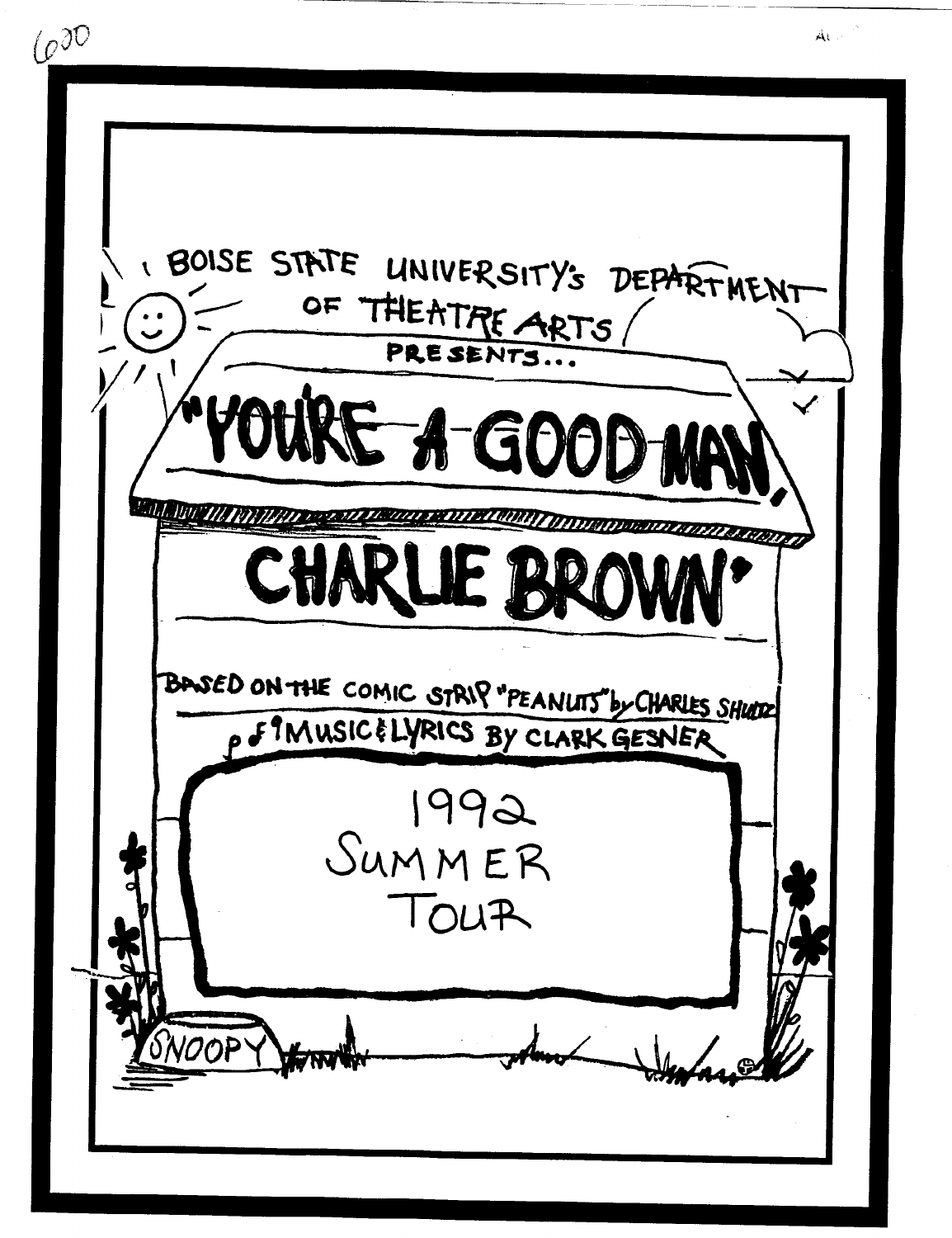## "YOU'RE A GOOD MAN, CHARLIE BROWN"

based on the comic strip "PEANUTS" by Charles Schultz music and lyrics by Clark Gesler

produced in arrangement with, music/dialogue material furnished by: Tams-Witmark Music Library, Inc. 560 Lexington Avenue New York, N.Y. I 0022